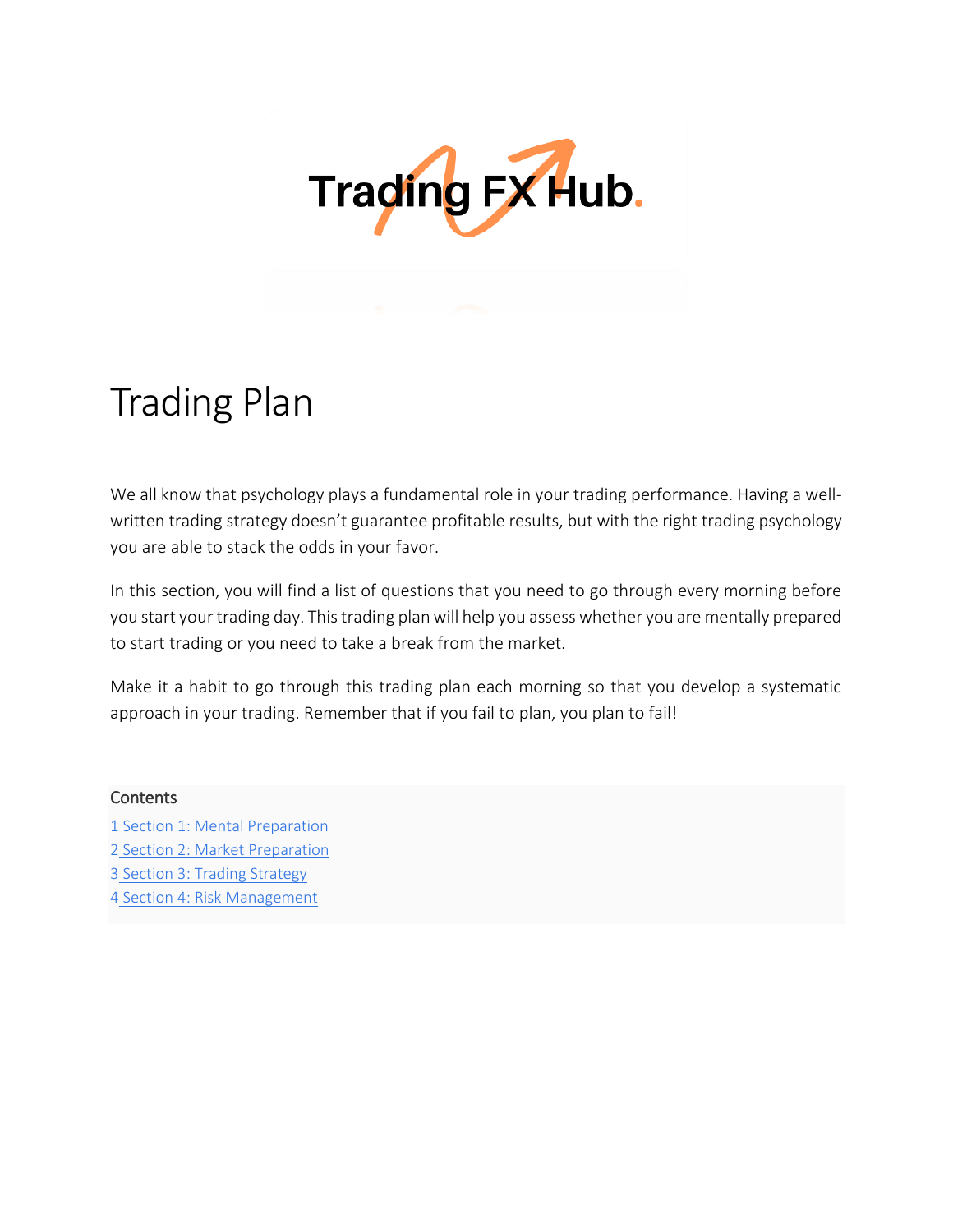# Section 1: Mental Preparation

- Are you feeling well? If not then **DO NOT** trade.
- Did you get enough sleep? If not then DO NOT trade.
- Is your mind clear of worry? If not then DO NOT trade.
- Believe in yourself and tell yourself that today will be a good day.
- Review your trades from the previous day. Always keep a trading journal and a watch-list.

– If you are experiencing a poor run of form then consider lowering your trading size (lot size) until you get a feeling for how you are trading today.

When answering these questions, be honest with yourself. You don't need to pretend you are okay when you are not! Better not trading for the day than losing hard earned money.

The next section guides you through your market preparation.

### Section 2: Market Preparation

– Check for major financial, economic and political headlines. Use websites like [investing.com](https://www.investing.com/economic-calendar/) or [forexlive.com.](https://www.forexlive.com/)

- What economic figures are released today and at what time?
- What announcements have been released? are they better or worse than expected?

– Is there any currency-specific news that may affect the value of the currency pair you want to trade?

– Create a watch list of currency pairs that you will watch and potentially trade including big movers from the previous day and pairs which are expected to move today.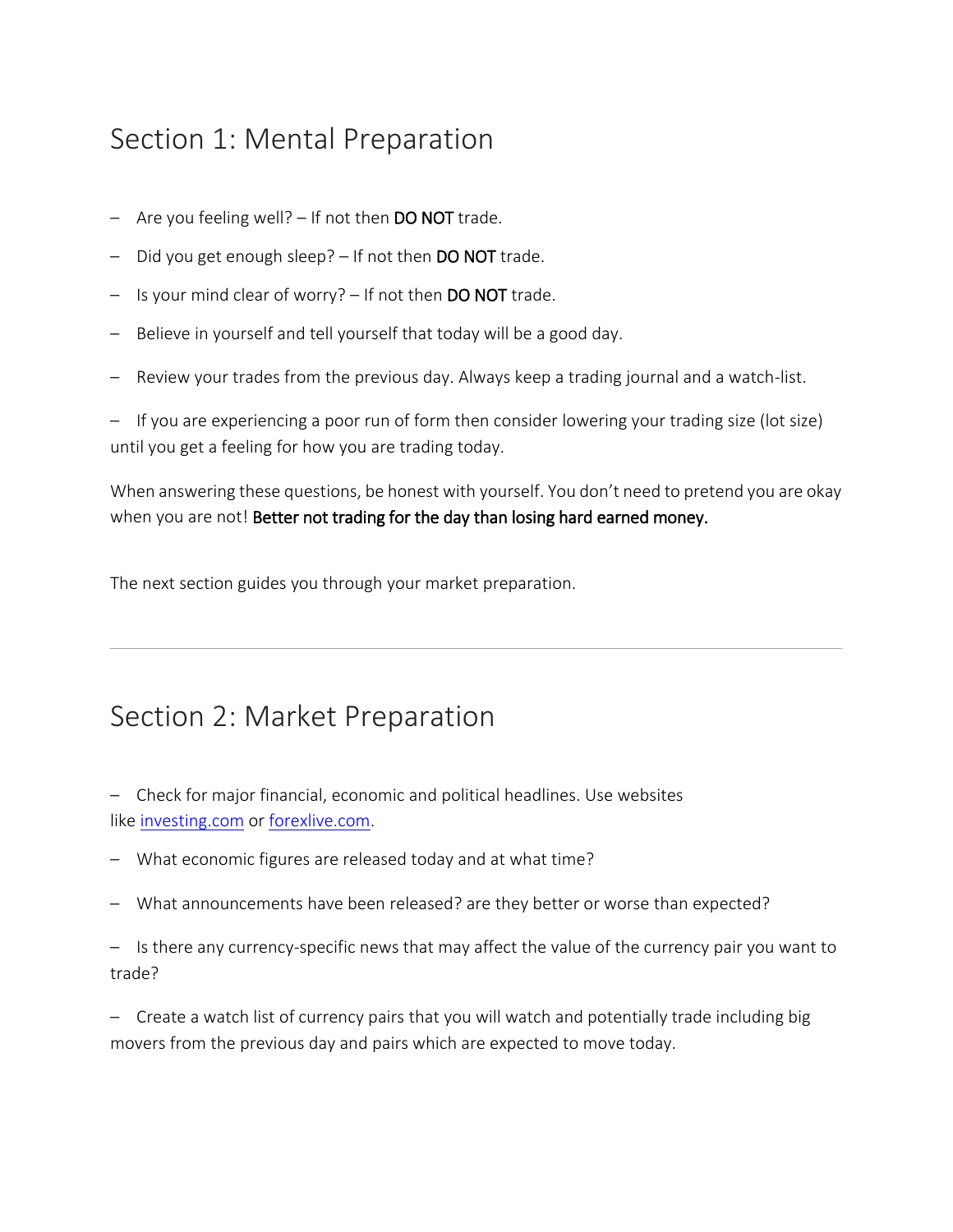– Where did the U.S. Dollar Index (DXY), the Dow, the S&P500, the Hang Seng and the Nikkei (N225) close? Identify the overall trend.

- When DXY goes up (down), USD goes up (down),
- When N225 goes up (down), JPY goes down (up) and USD goes up (down),
- When DXY goes up (down), US30Y goes down (up),
- When USD goes up > Commodity prices go down > Interest Rates goes up > Bonds go down > Stocks up,
- When USD goes down > Commodity prices go up > Interest Rates goes down> Bonds go up > Stocks down,
- Check the Shift in Forex Market using the VIX:
	- Volatility increases = Buy JPY and CHF (Sell all pairs with JPY and CHF as quote currency)
	- Volatility decreases = Sell JPY and CHF (Buy all pairs with JPY and CHF as quote currency)

Below is an example of how you can trade USDJPY using VIX:

- When VIX spikes above 20, USDJPY goes down.
- When VIX drops down below 20, USDJPY goes up.

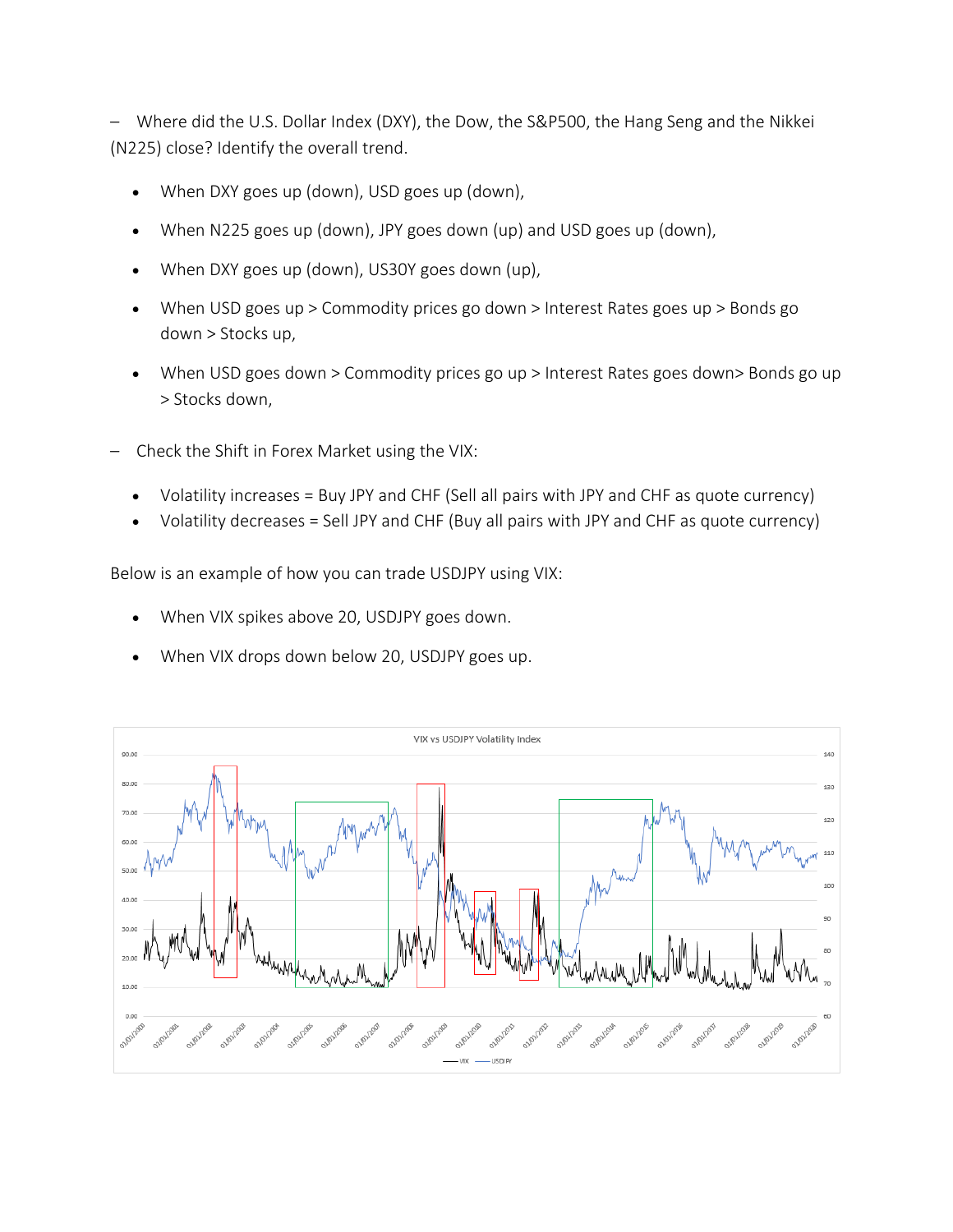- Check the relative currency strengths:
	- To trade EUR/USD or USD/CHF, take a look at EUR/CHF,
	- To trade USD/CHF or USD/JPY, take a look at CHF/JPY,
	- To trade GBP/USD or USD/CHF, take a look at GBP/CHF,
	- To trade GBP/USD or USD/JPY, take a look at GBP/JPY.

– Check the COT Report to see smart money trading net longs and net shorts: [Tradingster.com,](https://tradingster.com/cot) [CFTC.gov.](https://www.cftc.gov/dea/futures/financial_lf.htm) Focus only on non-commercial long and short positions.



On this graph we have the Euro COT data plotted against the EURUSD:

As you can see, when the non-commercials are net long EURUSD goes up and when they are net short EURUSD goes down. The main thing to keep in mind when using COT data is to focus on the flip, which is the shift from net long to net short or net short to net long.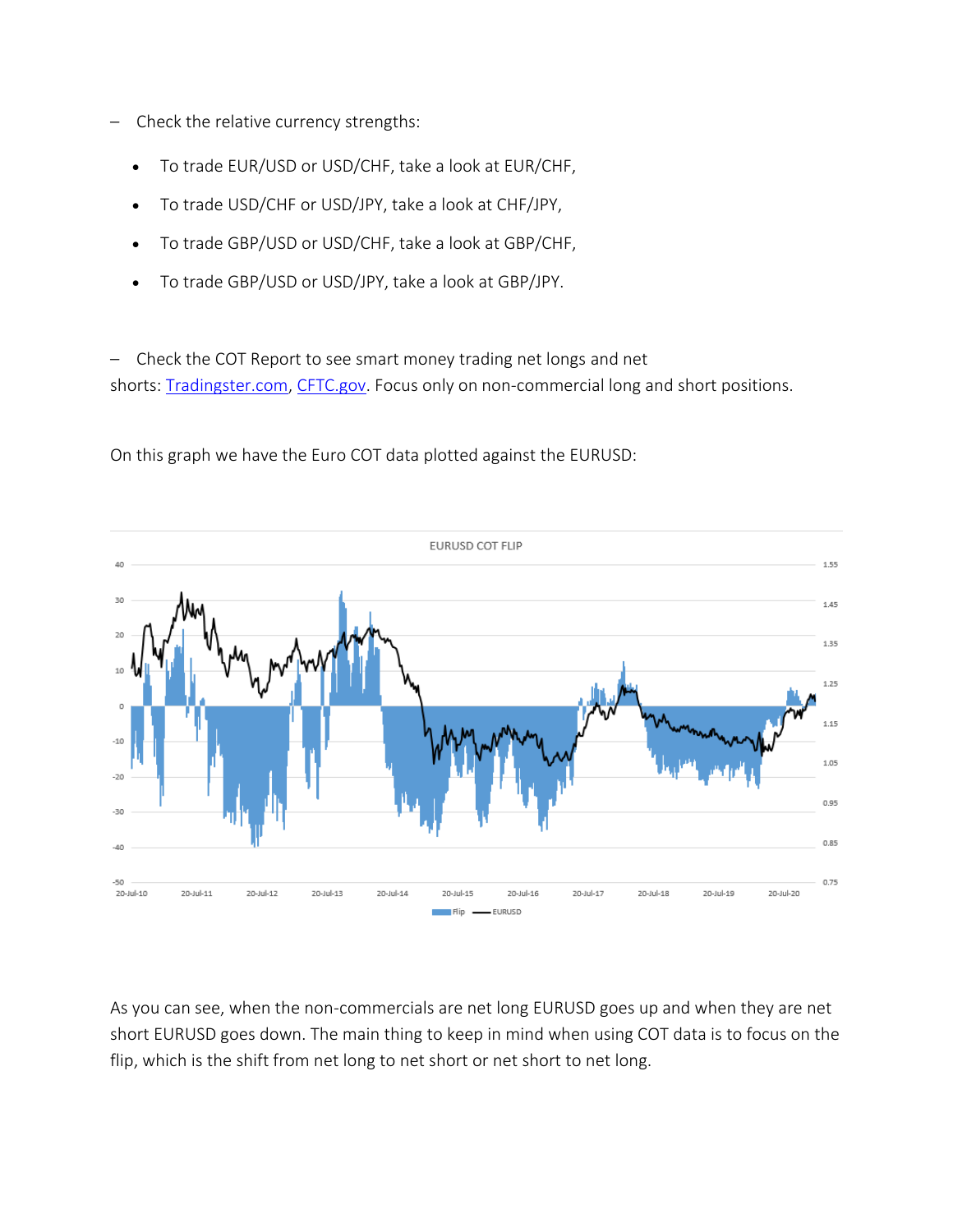– What are the relevant trading ranges in your forex pairs? Use the ATR historical volatility analysis to gauge the range in pips to help you place educated stop loss orders.

– Are we in a market uptrend, downtrend or range in the short term, medium term and long term?

– Did the market close on highs or lows yesterday (suggesting intra-day strength or weakness) and watch where it opens today?

- Check pivot points. The pivot price is an approximation of yesterday's average trading price.
- Check supply and demand zones that are created/violated and confirmed.
- Check market correlation for potential divergence opportunities:

#### Gold:

- When Gold is UP: AUDUSD is UP, USD is DOWN, CHF is DOWN.
- When Gold is DOWN: AUDUSD is DOWN, USD is UP, CHF is UP.



Trading View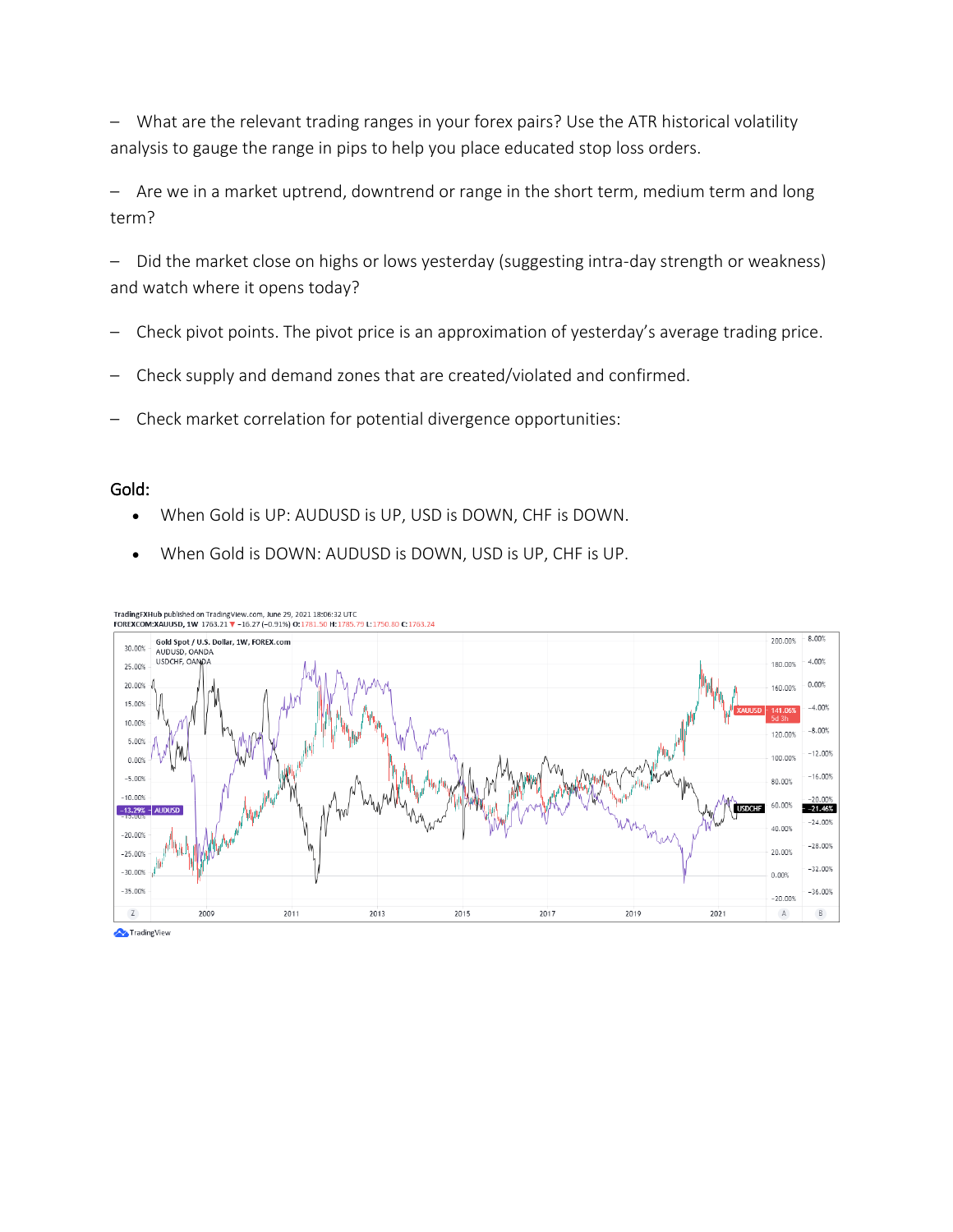#### Crude Oil:

- When OIL is UP: CADJPY is UP, USDCAD is DOWN, JPY is DOWN.
- When OIL is DOWN: CADJPY is DOWN, USDCAD is UP, JPY is UP.



TradingFXHub published on TradingView.com, June 29, 2021 18:01:44 UTC

- AUD/USD: Copper, Gold, Iron Ore (positive correlation),
- NZD: Positive correlation with Agriculture (dairy product: milk, mutton, lamb) and [CRB,](https://www.investing.com/indices/thomson-reuters---jefferies-crb-historical-data)
- USD/NOK and USD/CAD: Negatively correlated with Oil,
- JPY: Interest Rates (positive correlation),
- USD/ZAR: Negatively correlated with Gold.

– Currency vs. Bonds: Look at the spread between currencies to predict money inflow and outflow. The graph below shows the correlation between AUDUSD and 2 year Treasury Bond Yield differential between AUD and USD (AU 2yr – US 2yr):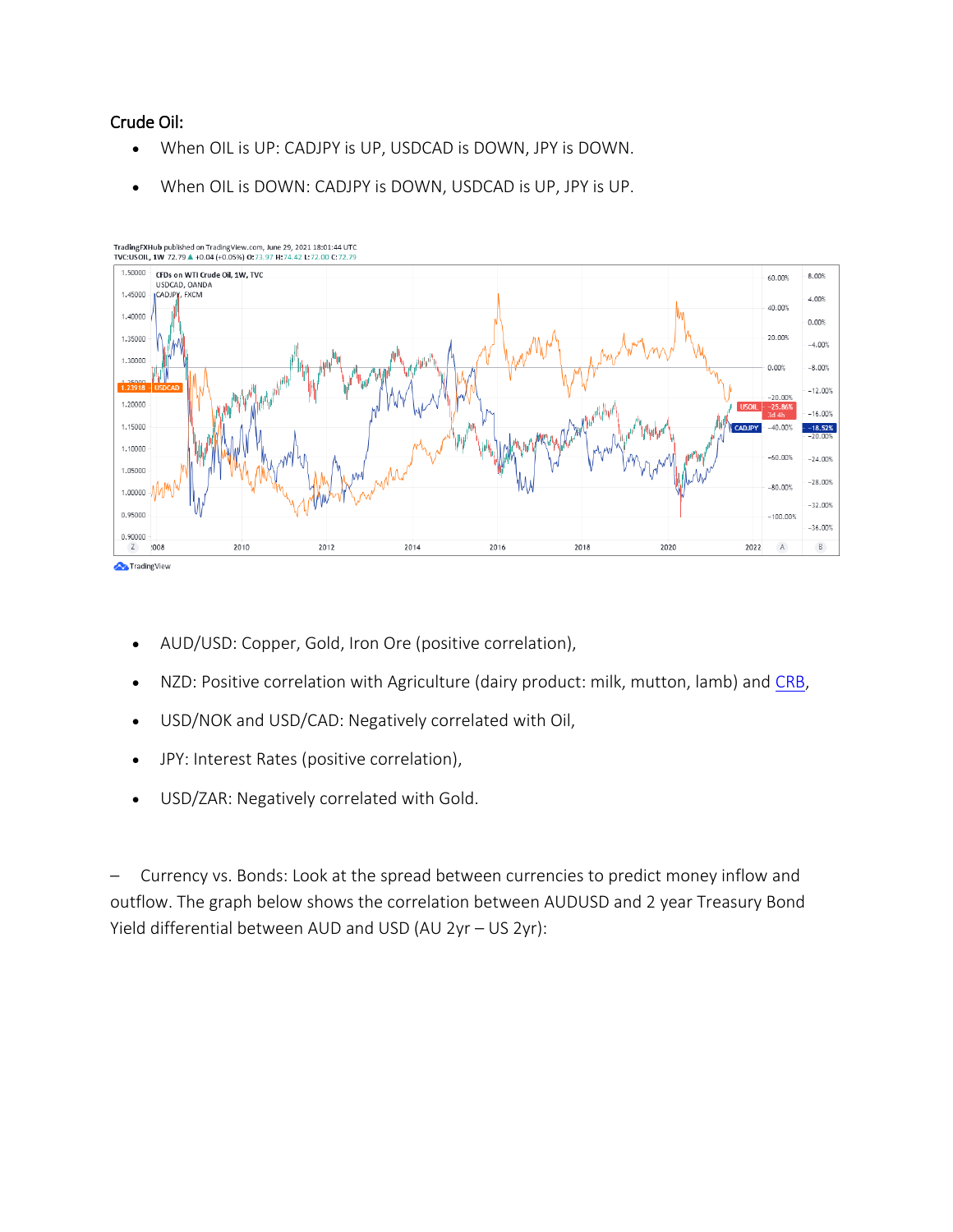

# Section 3: Trading Strategy

There are 3 significant periods within the trading day, the European open (8 am GMT  $-$  10 am GMT), the US Open, (9.30 am EST) and the close (4 pm EST). In the absence of news, the market tends to be fairly quiet between 10 am GMT and 1.30 pm GMT and trading should generally be avoided (1.30 pm GMT is a common time for Economic figures and also the time at which US traders start arriving at their desks for the 2.30 pm GMT or 9.30 am EST open).

– Choose your trading style: scalping, day trading, swing and position trading. Next, you identify at least three different time frames to analyze and trade the market. These different time frames are based on your trading style:

#### Scalping:

- HTF: 1-Hour chart,
- ITF: 15min chart,
- LTF: 1 or 5min chart,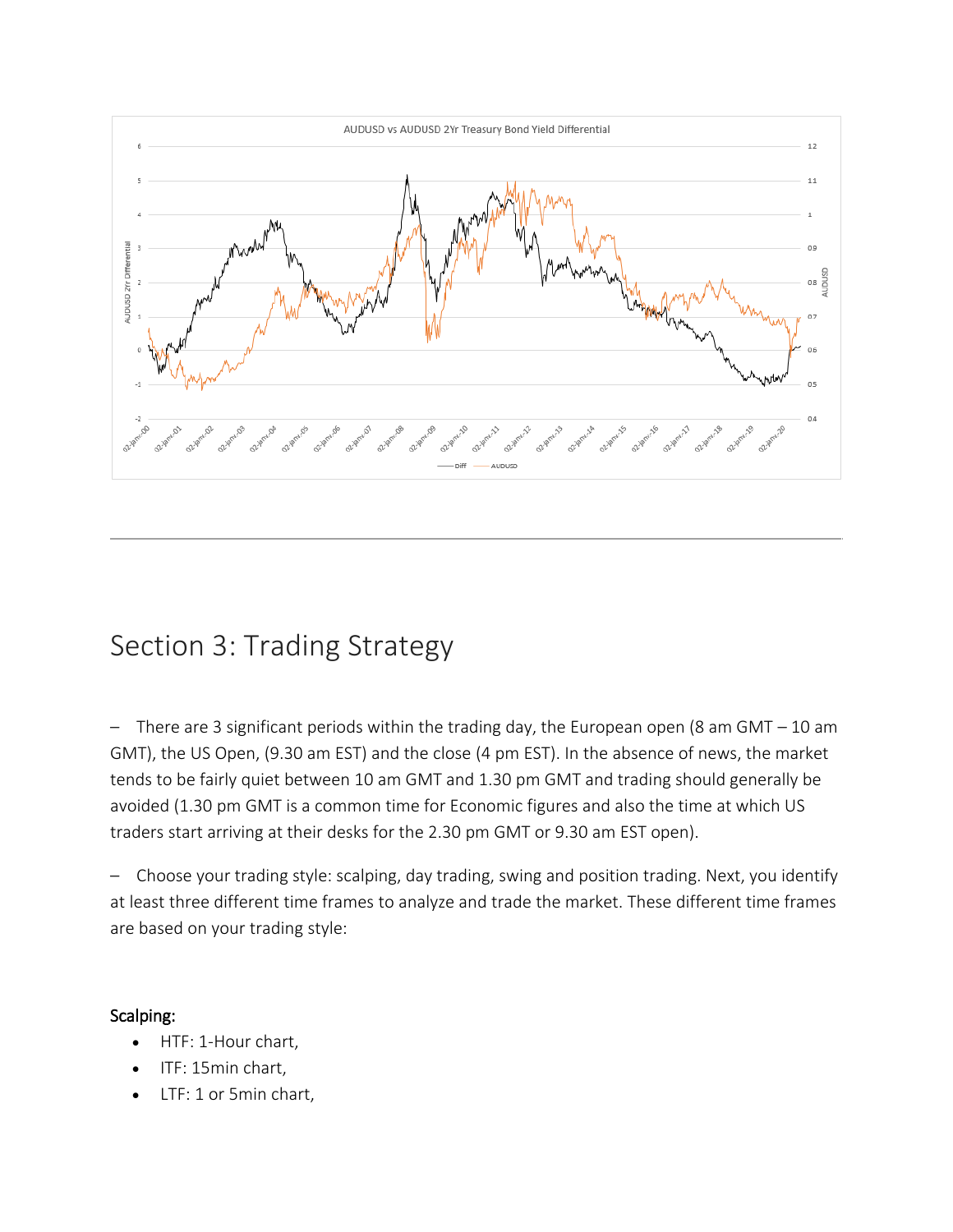#### Day trading:

- HTF: Daily chart,
- ITF: 1 or 4-Hour chart,
- LTF: 15 or 30 min chart.

#### Swing trading:

- HTF: Weekly chart,
- ITF: Daily chart,
- LTF: 1 or 4-Hour chart,

#### and position trading:

- HTF: Monthly chart,
- ITF: Weekly chart,
- LTF: Daily chart,

– On the HTF, you identify the curve. On the ITF, you identify the trend. On the LTF, you draw your zones.

– If the current price is in the middle of the curve, DO NOT trade. Don't diddle in the middle. If price is high on the curve, you Sell at Supply zones. If price is low on the curve, you Buy at Demand zones.

Make sure that the trend is the same on all three time frame. If price breaks the trend line on the LTF, move to the ITF and wait for the price to test a fresh zone to enter.

– Trade only fresh Supply and Demand Zones.

– Trade when you have the trend aligned on the HTF and LTF, otherwise, wait for the momentum to sync to enter the market.

– Remember, bigger time frames win over lower time frames. If you have a supply zone on the Monthly and a demand zone on the Daily, the Monthly supply zone wins over the Daily demand zone.

– If price makes 3 or more consecutive CPs, DO NOT trade. Price is over-extended and losing strength.

- If price penetrates more than 50% into the zone, DO NOT trade it if price returns to it.
- Here are 3 scenarios to help you with your trading strategy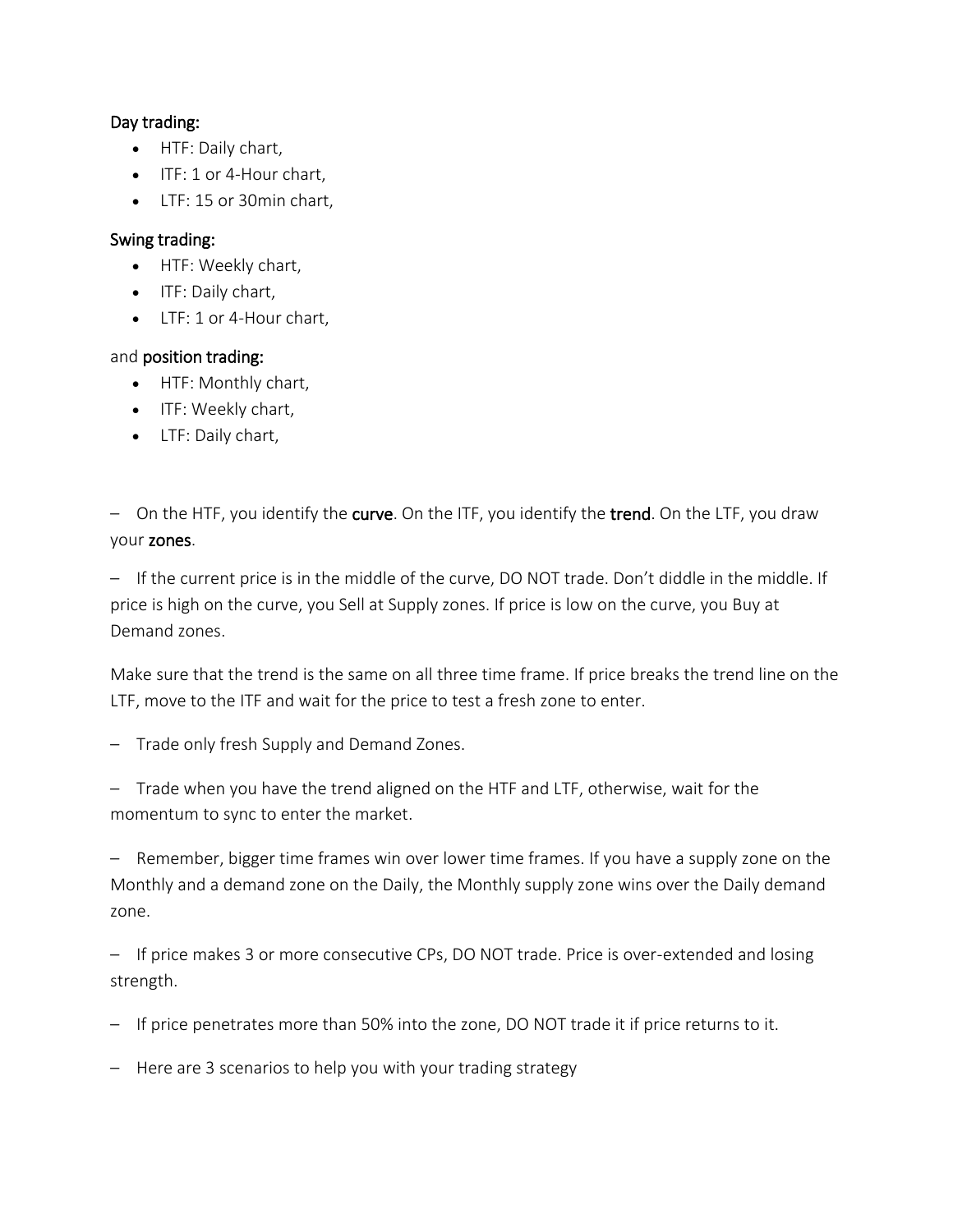### Scenario #1: Price high in the HTF Curve

- How high or low is current price in the HTF curve?
- Is the HTF trend Up or Down?
- Do you have enough room before price touches the HTF Supply Zone?
- If yes, trade fresh demand zones on ITF or LTF. If no, trade fresh supply zone on the ITF or LTF.
- Do you have overlapping or coinciding supply zones on ITF or LTF?

### Scenario #2: Price low in the HTF curve

- How high or low is current price on the HTF curve?
- Is the HTF trend Up or Down?
- Do you have enough room before price touches the HTF Demand Zone?
- If yes, trade fresh supply zones on ITF or LTF. If no, trade fresh demand zones on the ITF or LTF.
- Do you have overlapping or coinciding demand zones on ITF or LTF?

### Scenario #3: Price in the middle of the curve on HTF

### Conservative Approach

You don't trade. Wait for price to get lower or higher from the middle of the curve.

### Aggressive Approach

- How high or low is current price on the HTF curve?
- Is the HTF trend Up or Down?
- Is HTF Supply or Demand in control?
- Is the ITF trend Up, Down or ranging?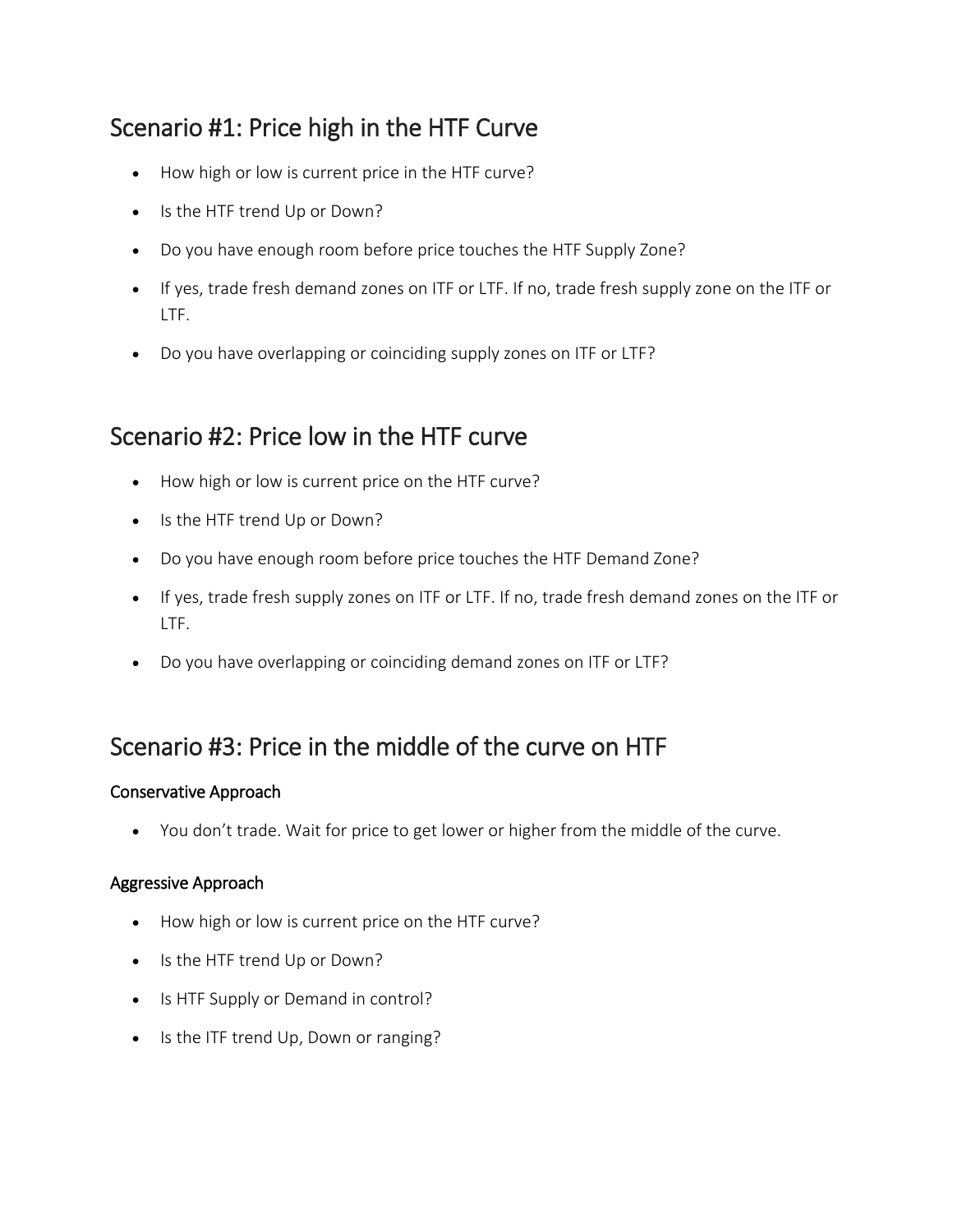If HTF supply zone is in control, ITF trend is down, you sell at supply zones on LTF. If HTF demand in control, ITF trend is up, you buy at demand zones on LTF. If ITF trend is ranging, you trade both supply and demand zones on LTF with respect to the trend line.

# Section 4: Risk Management

– Follow the simple rule of trading: Run your winning trades further than your losing trades. To ensure that you are doing this, set a stop and an exit point for every trade. They should be set to ensure that you make at least triple (1:3 rule) on your winning trades than you are losing on the losers.

– Losses on your initial trades should NOT exceed 0.25% of your trading capital. This will help you set your trading size and stop losses when you first begin. This may seem small but with several losing trades per day in the first few weeks, in addition to trading costs, the losses can accumulate quickly.

### REMEMBER – GIVE YOURSELF A CHANCE TO BE PROFITABLE

– Make a log of every single trade that you do (Kelly Criterion). Analyze your winning and losing trades at the end of each day. Are there any mistakes you are making repeatedly? Is there a stock or style of trading that is working for you? Even successful traders avoid some stocks or products due to consistent losses.

– Analyze how much you are making and losing on each trade. If your losing trades are greater than your winning trades then you are either not setting your stops or exit points, or you are not adhering to them.

– If you are losing money consistently, STOP trading. Analyze where you may be going wrong. Take a break and re-focus.

– Do not increase the size of your trades until you reach at least 3 profitable days and positive net P&L (after trade fees) in one week. Increase your size slowly and reduce it again if you start to lose money.